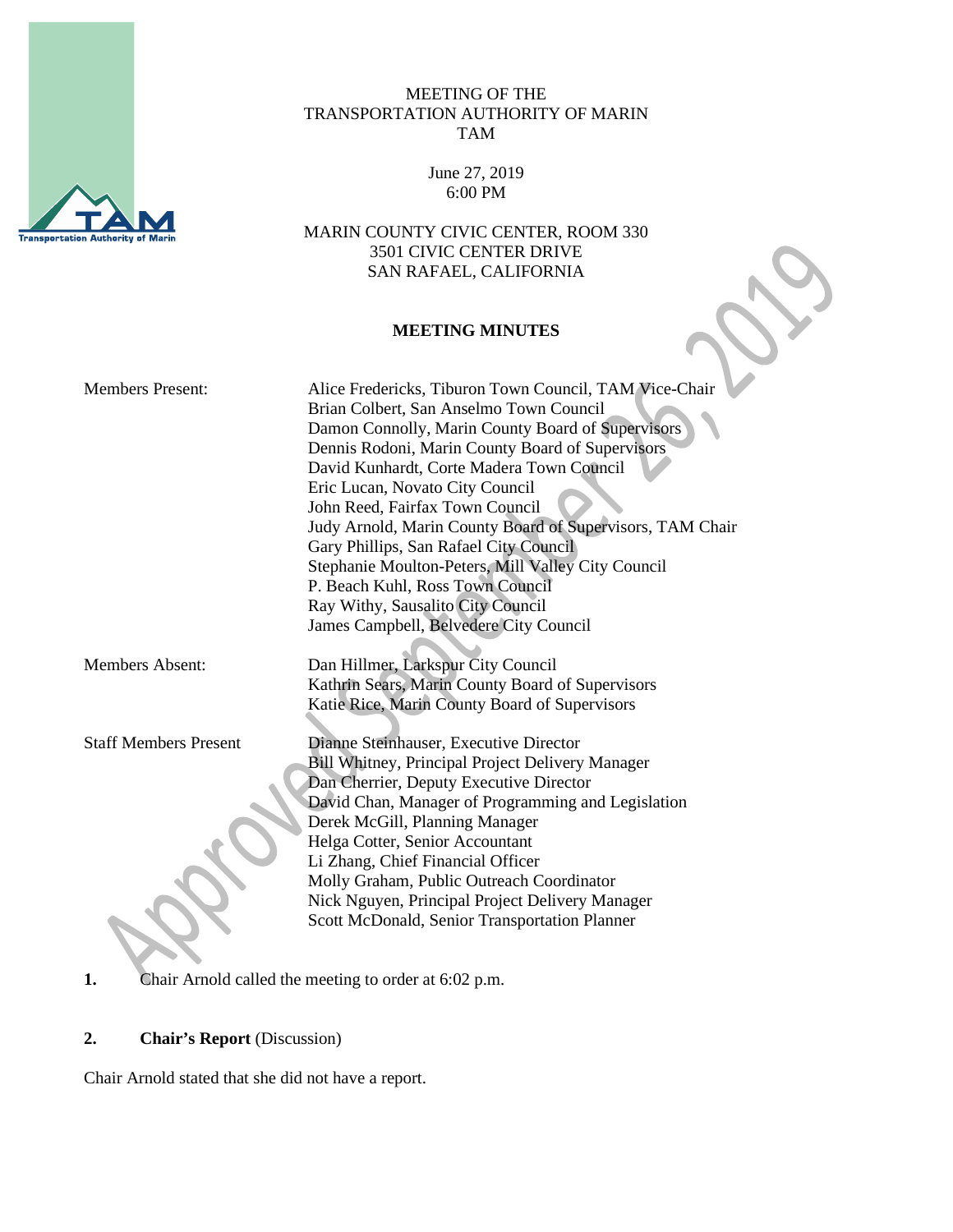# **3. Commissioner Matters Not on the Agenda** (Discussion)

Commissioner Colbert reported on his attendance of a mobility conference in the Netherlands, where he visited 6 cities in 6 days without the use of a car. Commissioner Colbert stated that they travelled by bike, electric bike, on foot, by tram and train, and he discussed three major impressions of his visit: A photo he was shown of Amsterdam in the 1970s that showed many cars, proving that it was not always a city of bikes, but that political leadership and cultural change were responsible for the mode shift; that there has been a serious commitment to biking, with a population of 850,000 and 880,000 bikes; and that pedestrians, bikers, and cars have been successfully separated so that all three modes feel safe.

### **4. Executive Director's Report** (Discussion)

ED (Executive Director) Steinhauser drew the Commissioners' attention to the Executive Director's Report and asked the commissioners to peruse the report, and she discussed an ongoing debate relating to a portion of Senate Bill 1 (SB1) called the Local Partnership Program, which guarantees funds to counties that have a transportation sales tax investing in local transportation. She explained that Senator Beall is sponsoring legislation that will change the formula determining how much the counties receive directly and how much is controlled by the California Transportation Commission (CTC). ED Steinhauser reported on a special meeting of the Self-Help Counties Coalition she attended in San Diego in June, which discussed the bill. She confirmed that a compromise was reached but needed to be finalized and which she will discuss at the July 8 Board Meeting. ED Steinhauser explained that the proposed legislation would provide more formula funds to transportation authorities and enable CTC to retain funds for priority needs. She explained how this would benefit small counites that receive little funding for major infrastructure projects.

ED Steinhauser discussed the conversion of the July 8 TAM Executive Committee meetings to a Board meeting, noting that a quorum would be more easily achieved if the meeting is held at 3:30 p.m. She urged the commissioners to ask their alternates to attend in their place if necessary and noted that discussions would center around normal business items.

ED Steinhauser concluded her report with a brief discussion on the success of some of TAM's ongoing programs, including Marin Commutes and the EV Program.

In response to Chair Arnold, ED Steinhauser stated that the July 8 Board Meeting will most likely be held at TAM's offices.

In response to Commissioner Rodoni, Chair Arnold confirmed that it is likely there will be a Board meeting on July 25 in order to interview candidates for the Executive Director's position.

Chair Arnold stated that she would confirm with Tony Tavares, District Director for Caltrans District 4, whether he will be able to attend a TAM Board meeting.

# **5. Commissioner Reports** (Discussion)

a. Metropolitan Transportation Commission (MTC) Report

Commissioner Connolly provided an update on Regional Measure 3 (RM3). He stated that two court cases have been dismissed at the Superior Court level and that it is not known whether appeals will be filed. Commissioner Connolly noted that MTC will continue to refrain from releasing funds in the meantime, while some local projects that were expecting RM3 funds will move forward with other available funds. These include the San Rafael Transit Center, which will begin the environmental review process within the next  $4 - 6$  months; the final segment of the Marin Sonoma Narrows project (HOV lane and bike path), which will be shovel-ready by the spring of 2020;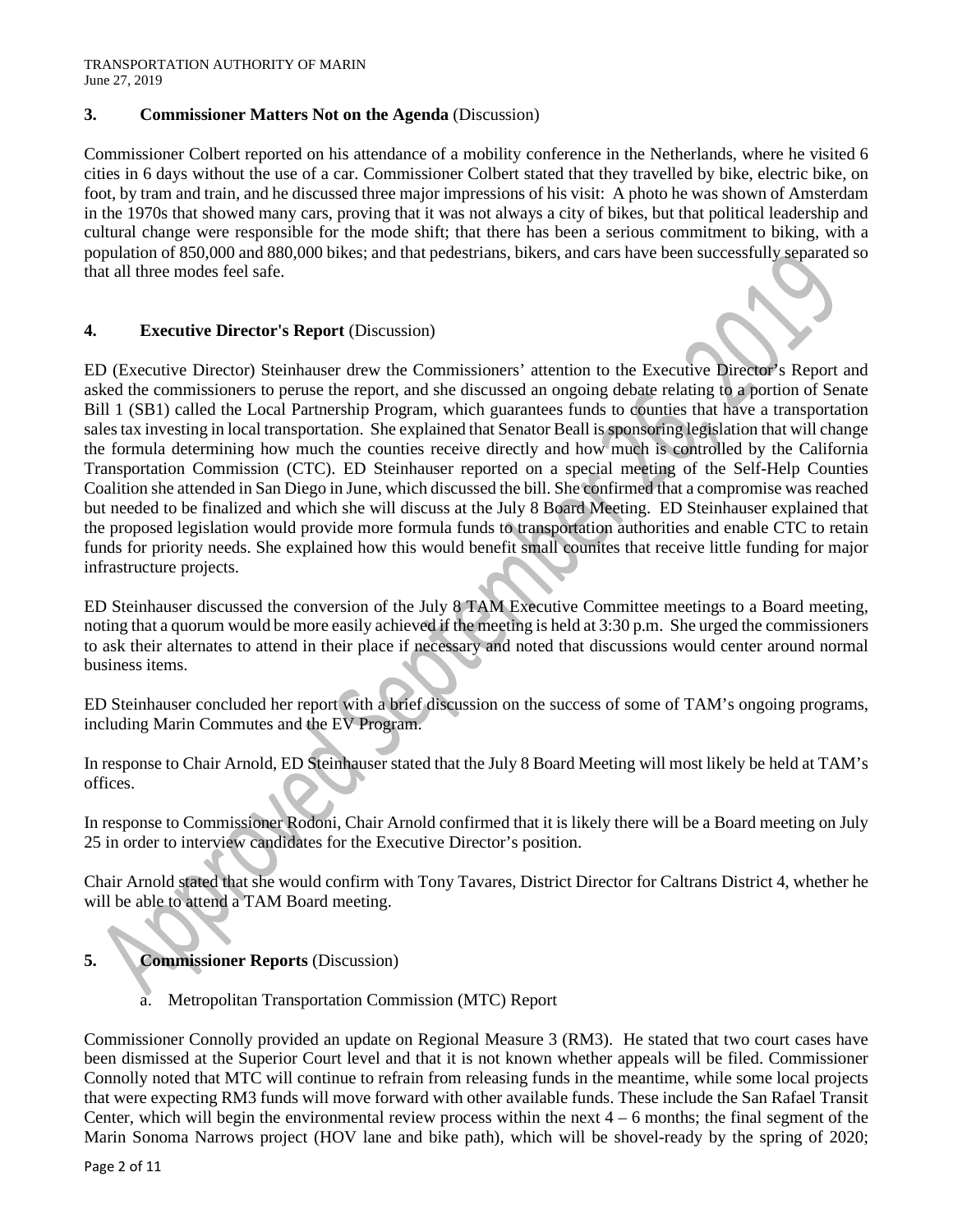#### TRANSPORTATION AUTHORITY OF MARIN June 27, 2019

planning, environmental and initial design work for the 580/101 Connector project, which will begin in the next three months and a contract for these services will be presented to the TAM Board at its July 8 meeting; and environmental process is beginning for widening State Route (SR) 37 from 2 to 4 lanes for the segment between Sears Point to Mare Island with funds from Bay Area Toll Authority (BATA). He added that MTC has reaffirmed that funds will be provided for these projects once the funding comes online.

Commissioner Connolly reported that the California Transportation Commission (CTC) has awarded \$10 million to the Caltrans SHOPP Program to undertake environmental review of the Marin segment of SR 37 to determine the scope of improvements. He confirmed the review will begin in the next fiscal year and that Caltrans is considering a high levy embankment and a structural causeway option. Commissioner Connolly stated that CTC has adopted this part of Hwy 37 as a 10-year SHOPP project with cost estimates of over \$800 million. He thanked Senator McGuire and TAM staff for their efforts in securing the funds.

Commissioner Connolly also reported on the Richmond-San Rafael Bridge Bike Lane project. He stated that the upper deck bike path is expected to be open between mid to late September; that studies will be made to ascertain the viability of using the third lane of the upper deck part time for bikes and part time for vehicles. Traffic impact studies on the effects of this setup in Marin will also be completed. Commissioner Connolly reported that both studies are scheduled to be completed the Spring of 2020 and that, in the meantime, a bike-counting study will be undertaken for the new bike and pedestrian-use lane.

Commissioner Connolly reported on proposed legislation, sponsored by the Housing Alliance of the Bay Area, that will create a new regional housing agency if the bill passes, which will have considerable taxing and spending authority. He noted that there is general agreement that affordable housing is critical but there is a question about whether creating a new agency is the right approach. Commissioner Connolly stated that Senator McGuire will lead a senate committee on the bill on July 10.

In response to Commissioner Moulton-Peters, Commissioner Connolly said that consideration is being given to creating a joint decision-making body to include MTC and ABAG, rather than creating a new agency.

Commissioner Kunhardt and Commissioner Connolly discussed the new agency with Commissioner Kunhardt asking if consideration has been given to a unified ABAG/MTC/housing entity. Commissioner Connolly noted that MTC and ABAG share staff and that the agencies will likely merge in the future, but that concern has been raised about impacting local decision-makers.

b. Marin Transit Report

Commissioner Connolly reported that Marin Transit would be offering free local transit rides during the 5 days of the County Fair, with increases in bus services from July 3 to July 7 to encourage residents to take transit to the County Fair. Furthermore, Commissioner Connolly noted that SMART would provide a late-night train ride for fair goers northbound from Civic Center at 10:30 p.m. stopping at all stations.

c. SMART

Commissioner Phillips reported on the construction status of the SMART extension to Larkspur, which he stated is underway with service anticipated to begin at the end of the year. He also stated that the downtown Novato Station platform should be open at the same time. Commissioner Phillips also reported on a train fatality in Rohnert Park that occurred the previous day.

# **6. Open Time for Public Expression**

No one from the public came forward to speak.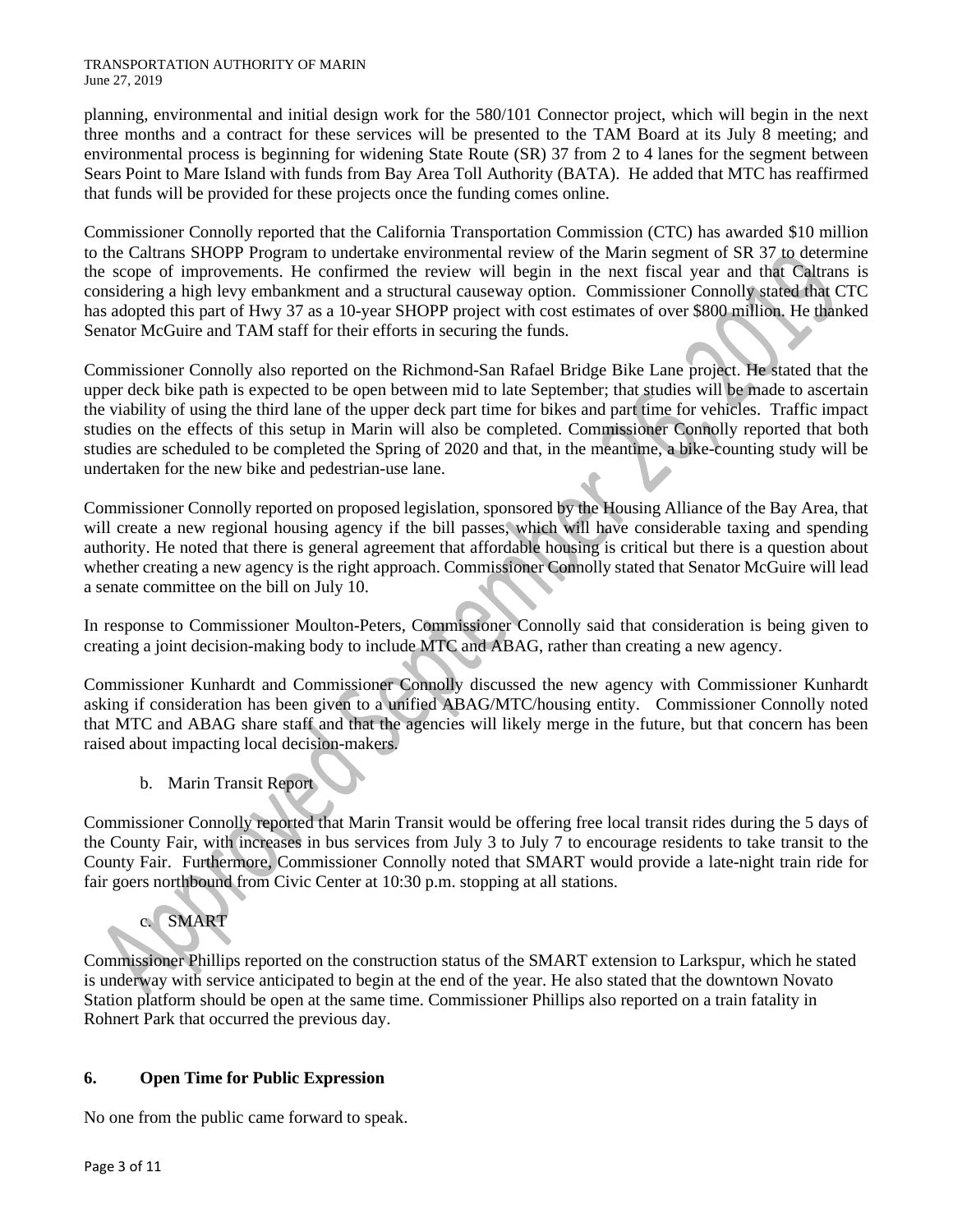# **7. CONSENT CALENDAR** (Action)

- a) Approval of June 2019 Crossing Guard Program and Authorization of Various Inter-Agency **Agreements**
- b) Appointments to the Citizens' Oversight Committee
- c) Review and Acceptance of 2019 Measure A  $\frac{1}{2}$ -Cent Transportation Sales Tax Compliance Auditee Selection List
- d) Accept Caltrans Planning Grant for Bus on Shoulder and Authorize Local Resolution of Support
- e) Review and Accept the Updated Project Status Report the Updated Project Status Report
- f) "GetSMART" Lyft Pilot Program Lyft/Whistlestop Contract Amendments
- g) Approve Contract Amendment Extending the Time Duration for the Design Phase of the Richmond San Rafael Approach Improvements
- h) Approve Contract Amendment Extending the Time Duration for the Design Phase of the North-South Greenway
- i) Extension of Executive Director's Contract
- j) Authorize the Executive Director to Negotiate and Award a Professional Contract for Measure A/AA Sales Tax Compliance Audit Services
- k) Allocate FY 19/20 Vehicle Registration Fee (Measure B) Funds to Marin Transit

Commissioner Kunhardt stated that he would not request Item a) be removed for further discussion if he could be assured that a jurisdiction could move crossing guards from one location to another. Deputy Executive Director Dan Cherrier stated that jurisdictions could change the locations of their crossing guards through the public works director.

Commissioner Lucan moved to approve the Consent Calendar, which Vice-Chair Fredericks seconded. The motion carried unanimously.

# **8. Measure A and Measure AA Reserve Fund Policy** (Action)

ED Steinhauser introduced David Chan, Manager of Programming and Legislation, and Li Zhang, Chief Financial Officer, to present the item which recommended that the TAM Board approve the following:

- 1) release Measure A reserve funds at a rate that does not exceed the amount collected for Measure AA reserve funds;
- 2) establish a Measure AA reserve fund policy to collect 5 percent of the revenue for reserve from all categories for five years starting in FY 19/20; and
- 3) adopt a policy whereby a category or subcategory that uses Measure AA reserve funds will be responsible for replenishing the used reserve funds over a reasonable period.

ED Steinhauser stated that the recommendation from staff is supported by the Citizens' Oversight Committee (COC) and was discussed with the Executive Committees at its May meetings.

Mr. Chan provided background information on the reserve fund policy for Measure A and Measure AA. He explained that TAM is authorized to set aside up to 10 percent of the annual gross receipts for a reserve, which he noted is a standard fiscal practice recommended by the Government Finance Officers' Association. He noted 6 out of 8 Congestion Management Agencies surveyed maintain one or multiple reserve funds.

Mr. Chan explained that purpose of the reserve is to ensure projects can be completed on schedule, and to react to the need for emergency funds in an economic decline. He stated that reserve funds are also used as collateral and help with cash flow needs, if necessary, when paying down a loan. He cited the example of Measure A Reserve funds that were used to repay a \$12.5 million loan from MTC that related to the Gap Closure project, and that funds were released in December 2016 to help Marin Transit cover a funding deficit on the Redwood and Grand Avenue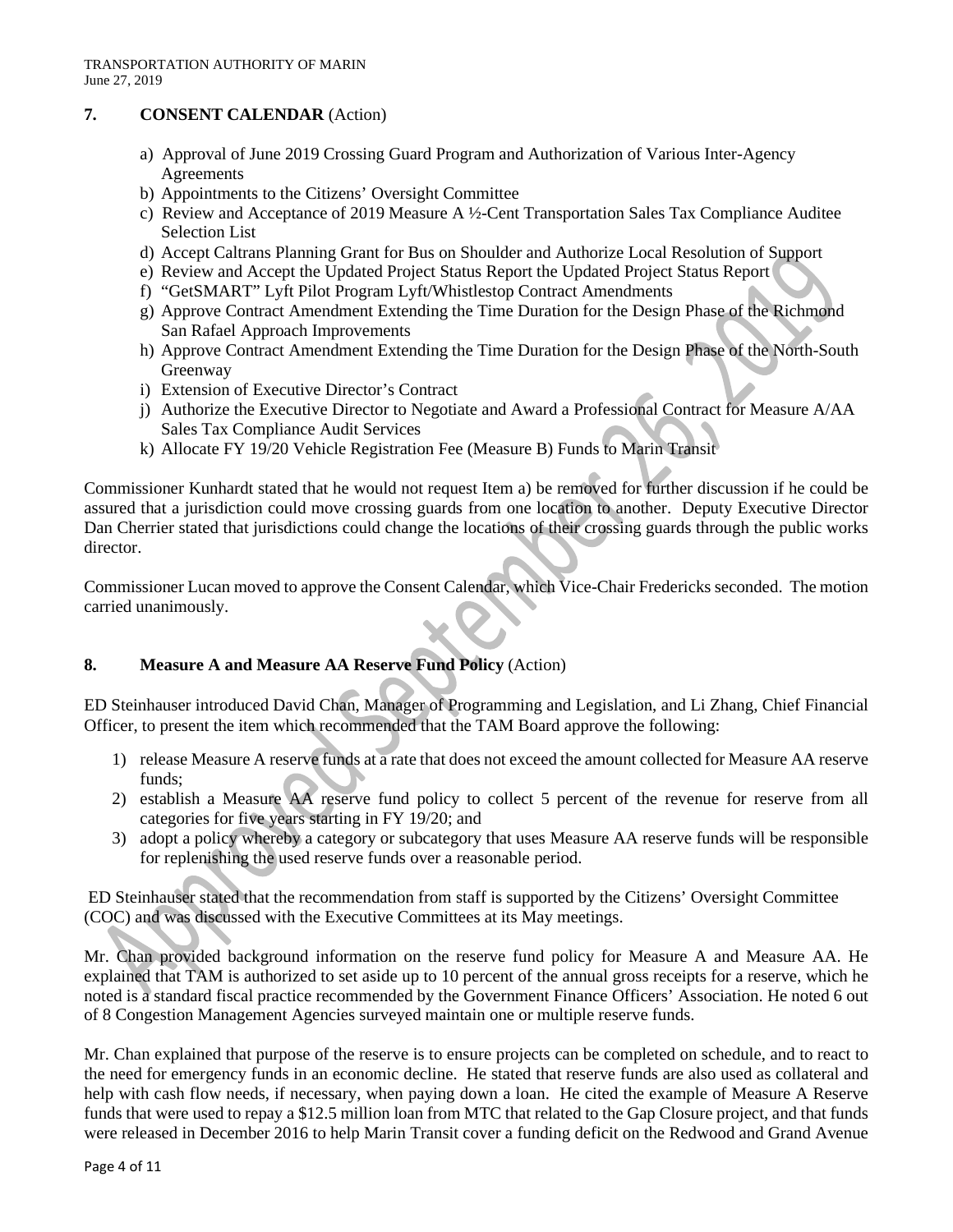Transit Center project. He noted that a reserve fund also helps an agency maintain its credit worthiness when debt financing is required.

Mr. Chan stated that staff is proposing to program and allocate the \$5.38 million of reserve funds under Measure A at a 1:1 ratio as recommended in the staff report and supported by the COC. He explained that staff is also proposing to begin a new reserve under Measure AA in the FY 2019-20 fiscal year, which should raise no less than \$7 million (5 percent) in the first 5 years of the Measure, and introduce a new policy whereby a category or subcategory that uses the Measure AA reserve funds would be responsible for replenishing those funds.

Mr. Chan discussed three options that were discussed by the Executive Committee, including an option to collect \$2.5 percent (\$7.7 million) over a 10-year period.

Mr. Chan discussed correspondence from Marin Transit who was asking the Board to consider releasing all Measure A reserve funds all at once and establish a zero percent reserve policy for local transit.

Li Zhang stated that Marin Transit staff presented their request to the Executive Committee, who asked staff to obtain a legal opinion and for the COC to make a recommendation. Ms. Zhang introduced Bob Burton, Vice-Chairperson of the COC, who she said was a dedicated member of the committee since its inception.

Ms. Zhang discussed County Counsel's opinion, which is that the Expenditure Plan allows TAM to collect a reserve fund from the sales tax, although it is not mandatory. Additionally, the general practice is to collect the reserve fund from "the top" of the overall revenue collection, Ms. Zhang explained that if the reserve is taken only from certain categories, only those categories would have access to the funds.

Ms. Zhang discussed the June 17 COC special meeting that was called to review the reserve policy issue. In light of professional finance and banking expertise of some of the COC membership, the group put forth the recommendation to refrain from releasing the Measure A reserve funds all at once. There was concern that once the money is released, reserves will build up slowly and would be insufficient if emergency funds are needed. Ms. Zhang confirmed the COC strongly recommends maintaining the \$5.38 million reserve funds and releasing them at a 1:1 ratio while Measure AA reserves are being collected.

Ms. Zhang discussed Marin Transit's request for a zero percent reserve from the Measure AA Transit category. She explained that the COC feel strongly that the reserve has no direct relationship to the reserve fund of other agencies and that, without the reserve, TAM would not have the means of delivering projects and programs it is entrusted to deliver in a more cost-effective way. Ms. Zhang further confirmed that the COC voted unanimously to build the Measure AA Reserve at a 5 percent over a 5-year period with the estimated accumulation of \$7.2 million. Furthermore, the COC agrees with staff's recommendation that any category or sub-category that uses reserve funds should repay those funds.

Vice-Chairperson Burton, speaking on behalf of the COC, discussed his pleasure of serving at the COC with other diligent committee members and being part of the Expenditure Plan Advisory Committee for Measure AA. Vice-Chairperson Burton noted that approximately \$800 million is expected be collected over a 30-year period and that collecting a reserve of \$7.2 million is a relatively small amount considering the projects that will need funding. He explained how Marin Transit receives less funding under Measure AA than Measure A, noting that it benefitted from the release of unused funds from Strategy 2, the Gap Closure project and that with the passage of Measure AA, Marin Transit will benefit from guaranteed funding continuing for additional 25 years. Furthermore, Vice-Chairperson Burton noted that the Yellow School Bus service can now be funded under the Local Roads Category, so part of Marin Transit's funding obligation could be relieved. Vice-Chairperson Burton urged the Board to support the COC's and staff's recommendations.

Commissioner Phillips stated his belief that a reserve is appropriate for all the reasons stated, but that he questions whether the amount collected will satisfy the objectives of the reserve, which will be significantly less if they agree to a 5 percent reserve rather than a 10 percent reserve.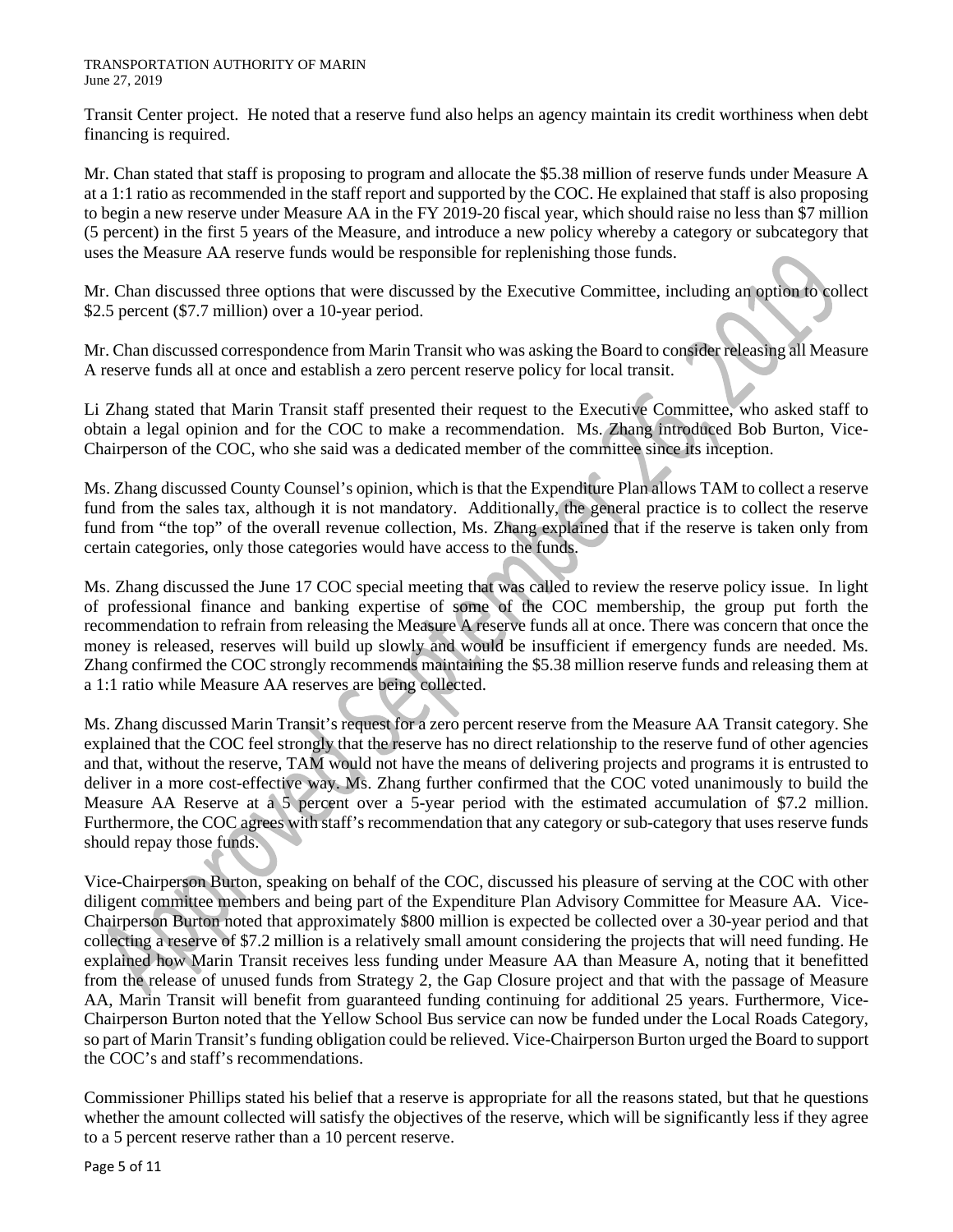In response, Vice-Chair Burton stated that the COC reviews the annual audit and is satisfied that TAM's fund management is fiscally prudent, so a larger reserve is necessary. Commissioner Phillips discussed the difficulty if the reserves are insufficient, and Vice-Chairperson Burton pointed out that TAM was able to secure a loan through MTC when a large amount of funding was needed. Furthermore, he stated that they would not want to affect funding for other projects if too much is taken as a reserve.

Chair Arnold opened this item to public comment and seeing none, closed the public comment period.

Commissioner Lucan asked staff how they would propose releasing all the funding should that be the decision made by the commissioners. Ms. Zhang stated that it would be possible to release the funds in a 1:1 or 2:1 ratio, but she noted that the COC felt a recession could occur shortly, and that the accumulation of approximately \$1.5 million would be insufficient to meet TAM's needs and so they did not recommend releasing the Measure A funds all at once.

Vice-Chairperson Burton reminded the commissioners that the Measure AA Strategic Plan could be reviewed and changed after a period of 6 years.

Commissioner Moulton-Peters asked staff to clarify the procedure if the commissioners wanted to change the reserve policy in future, to which Ms. Zhang replied that public noticing and a Board vote would be required.

Commissioner Rodoni stated that the importance of this goal is to raise a certain dollar amount for the reserve and that the amount of time assigned to collecting the dollar goal is irrelevant due to fluctuations in future revenue collections.

Commissioner Fredericks noted that the amount collected would be determined by the economy and she asked if this should be reflected when choosing a percentage to set aside.

Ms. Zhang suggested that the option of collecting 2.5 percent over 10 years would be closest to Commissioner Rodoni's suggestion, and that she would encourage the Board to adopt the COC's recommendation to release the funds in a 1:1 ratio because, at that rate, less than \$1 million would be raised in the first year, which would not be enough to respond to potential economic recession. .

Commissioner Fredericks asked staff to clarify whether the goal would be to determine the percentage they adopt or the amount collected, noting that a percentage is more flexible in responding to the economic changes. Ms. Zhang agreed that choosing a percentage is more flexible and is a more acceptable method for funding agencies because it protects them from economic impacts.

ED Steinhauser suggested the commissioners consider collecting a total of \$7.2 million for the reserve, as the COC recommended, based on a 5 percent collection, which the Board could review annually. ED Steinhauser noted that, as the money is collected, funds from Measure A could be released at the same rate until the \$5.38 million in reserve is fully released.

Commissioners Fredericks and Moulton-Peters confirmed they support staff's recommendation.

Chair Arnold stated that she had consulted with Nancy Whelan, the General Manager of Marin Transit, who confirmed they stand by their correspondence but, since their budget should not be affected for the upcoming year, they request the matter be revisited next year.

Commissioner Kunhardt moved to approve 1) Release Measure A reserve funds at a rate that does not exceed the amount collected for Measure AA reserve funds, 2) Establish a Measure AA reserve fund policy to collect 5 percent of the revenue for reserve from all categories for five years starting in FY 19/20, and 3) Adopt a policy whereby a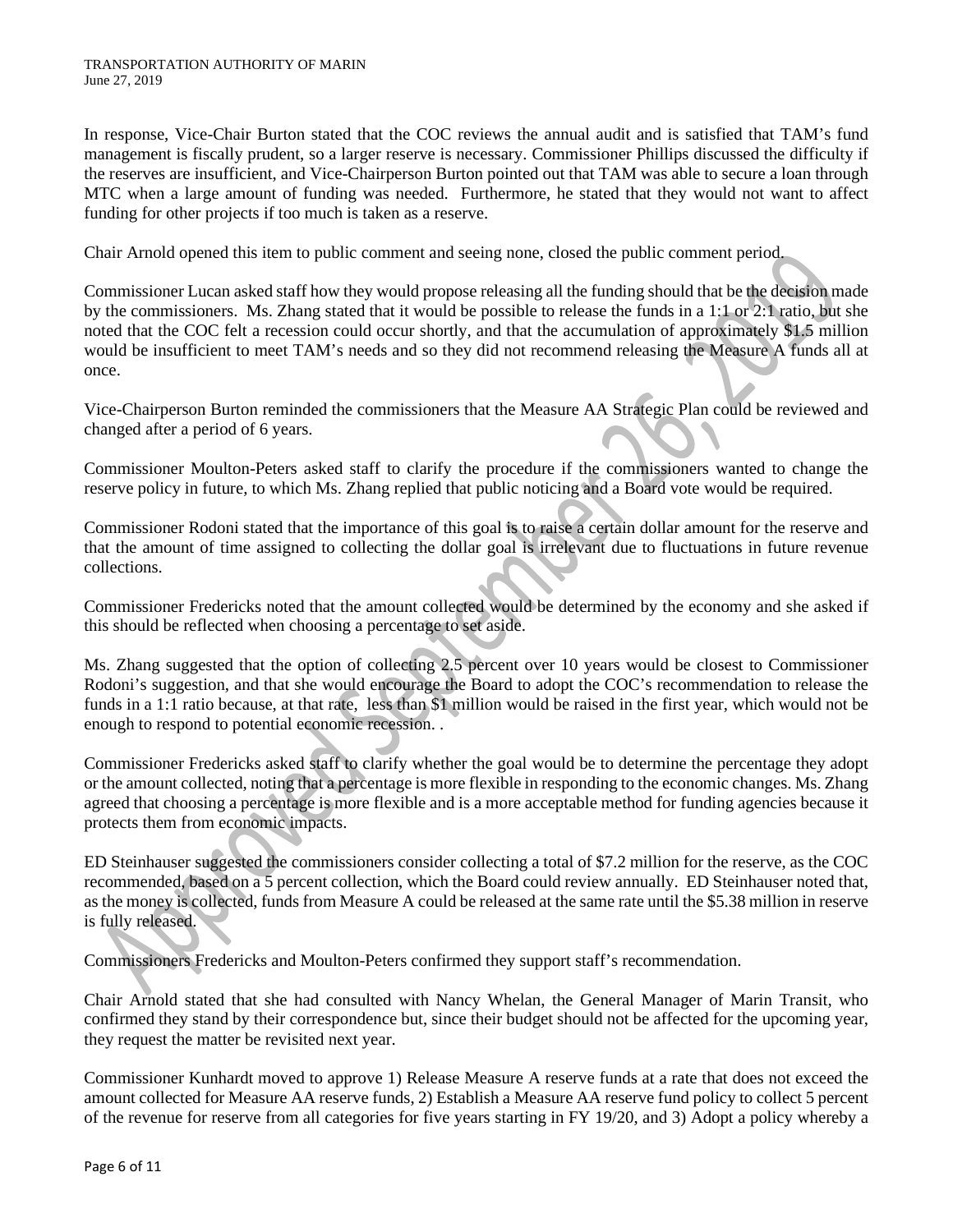category or subcategory that uses Measure AA reserve funds will be responsible for replenishing the used reserve funds over a reasonable period, which Commissioner Fredericks seconded. The motion passed unanimously.

### **9. Measure AA Strategic Plan**

### **a. Public Hearing on the Measure AA Transportation Sales Tax Strategic Plan**

Chair Arnold read a statement, noting that correspondence had been received from Marin Transit. She then opened a public hearing on the Measure AA Transportation Sales Tax Strategic Plan.

Seeing no members of the public come forward to comment on the Strategic Plan, Chair Arnold closed the public hearing.

Chair Arnold closed the public hearing.

### **b. Adopt the Measure AA Strategic Plan** (Action)

ED Steinhauser presented this item which recommended that the TAM Board adopts the Measure AA Strategic Plan provided that the preceding public hearing, Item 9a of the agenda, on the Measure AA Strategic Plan does not produce questions and comments that may substantially alter the Measure AA Strategic Plan. Furthermore, the outcome of the Measure AA reserve fund policy, Item 8 of the agenda, will be incorporated in the final adopted Measure AA Strategic Plan document and the Revenue and Expenditure Element of the Measure AA Strategic Plan will be revised accordingly.

Commissioner Phillips expressed concern that outreach has been inadequate because the document is dense and has solicited only one response.

ED Steinhauser stated that the document was reviewed by the COC and that the members provide materials to their representative groups, whose feedback was considered and included in the draft Strategic Plan. She noted, as well, that TAM discussed the Strategic Plan with public works directors, town and city managers and other staff, who have the most interest in the plan.

Commissioner Moulton-Peters asked staff if there were any major differences in the information between the Expenditure Plan and the Strategic Plan. In response, Mr. Chan stated that the Expenditure Plan anticipated an annual income of approximately \$27 million, while the Strategic Plan has included a 2 percent growth rate in its projections. Furthermore, the Strategic Plan anticipates the funding that will be needed for major roads projects and determines the funding schedule.

ED Steinhauser stated that the Strategic Plan will also include the reserve and interest polices that were adopted, separately, by the TAM Board.

Commissioner Lucan moved to adopt the Measure AA Strategic Plan, which Commissioner Moulton-Peters seconded. The motion passed unanimously.

#### **10. Allocate Transportation Sales Tax Funds from Measure A Strategy 3.2, Measure AA Category 2.1, and Reserve Funds for Local Road and Related Infrastructure Projects** (Action)

Mr. Chan presented this item which recommended that the TAM Board Allocates a total of \$6,207,790 to cities, towns, and Marin County for local roads and related infrastructure projects, including \$2,443,544 in Measure A Strategy 3.2 funds, \$1,349,425 in Measure AA Category 2.1 funds, and \$2,414,821 in Measure B Element 1.1 funds for FY 2019-20.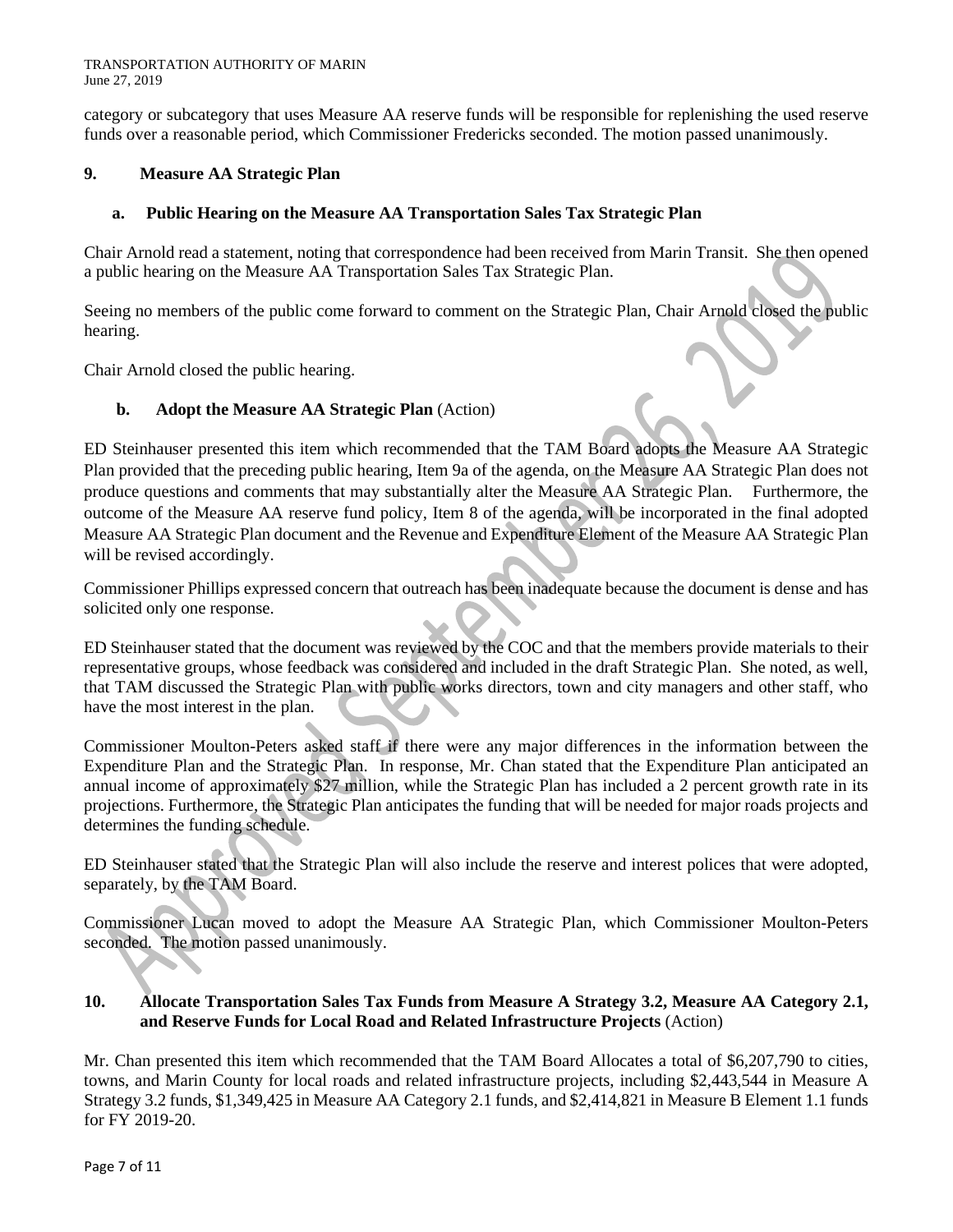He stated that this item included the allocation of both Measure A and Measure AA funds, in addition to Measure B funds, to our partner agencies for FY2019-20. Mr. Chan explained that funds are collected prior to distribution which includes 9 months of Measure A funding and 3 months of Measure AA funds He explained that Measure B funds are allocated every 3 years.

Mr. Chan stated that that the proposed projects that were submitted are listed in the staff report and that \$6.2 million of funds will be available on July 1 for allocation.

In response to Commissioner Fredericks, ED Steinhauser confirmed that funds from the Local Roads and Related Infrastructure Projects category in Measure AA could be allocated to the Yellow School Bus service.

There was no public comment on the item.

Commissioner Moulton-Peters moved to adopt the allocation of Transportation Sales Tax Funds from Measure A Strategy 3.2, Measure AA Category 2.1, and Measure B for Local Road and Related Infrastructure Projects, which Commissioner Kunhardt seconded. The motion was passed unanimously.

### **11. TAM Response to Grand Jury Reports**

### **a) TAM Response to Grand Jury Report on Wildfire Preparedness** (Action)

ED Steinhauser introduced this item which recommended that the TAM Board reviews and accepts staff's response to the April 18, 2019 Grand Jury Report on "*Wildfire Preparedness - A New Approach Wildfire Preparedness*." She explained that TAM has been requested to respond to recommendations made in the 2019-2020 Marin Civil Grand Jury Report on wildfire preparedness. She stated that TAM works in partnership with local jurisdictions to consider funding and funding leverage to relieve traffic congestion. ED Steinhauser confirmed that TAM is not responsible for superseding the authority of those local entities to address emergency evacuation routes or manage emergency services, and that the proposed response reflects TAM's limited role.

Commissioner Fredericks moved to accept TAM's response to the April 18, 2019 Grand Jury Report on "*Wildfire Preparedness - A New Approach Wildfire Preparedness*", which was seconded by Commissioner Lucan. The motion was passed unanimously.

# **b) TAM Response to Grand Jury Report on SMART First Mile/Last Mile Options** (Action)

ED Steinhauser presented this item which recommended that the TAM Board reviews and accepts TAM's response to the April 25, 2019 Grand Jury Report, *SMART – First Mile/Last Mile Options."* She discussed TAM's active support for first- and last-mile solutions that is addressed in the response, including the Lyft program that the Board has extended into next year when the SMART extension to Larkspur begins operation. ED Steinhauser also noted that TAM has worked closely with transit operators to provide outreach to employers through the Marin Commutes Program and are looking at new and innovative ways to serve SMART as well as transit hubs, all of which have been included in the response to the report.

Commissioner Phillips stated that he would like to meet with ED Steinhauser and the General Manager of SMART to review and discuss the integration of these first and last mile options.

There was no public comment on the item.

Commissioner Phillips moved to accept TAM's response to the April 25, 2019 Grand Jury Report, *SMART – First Mile/Last Mile Options."* which Commissioner Fredericks seconded. The motion was passed unanimously.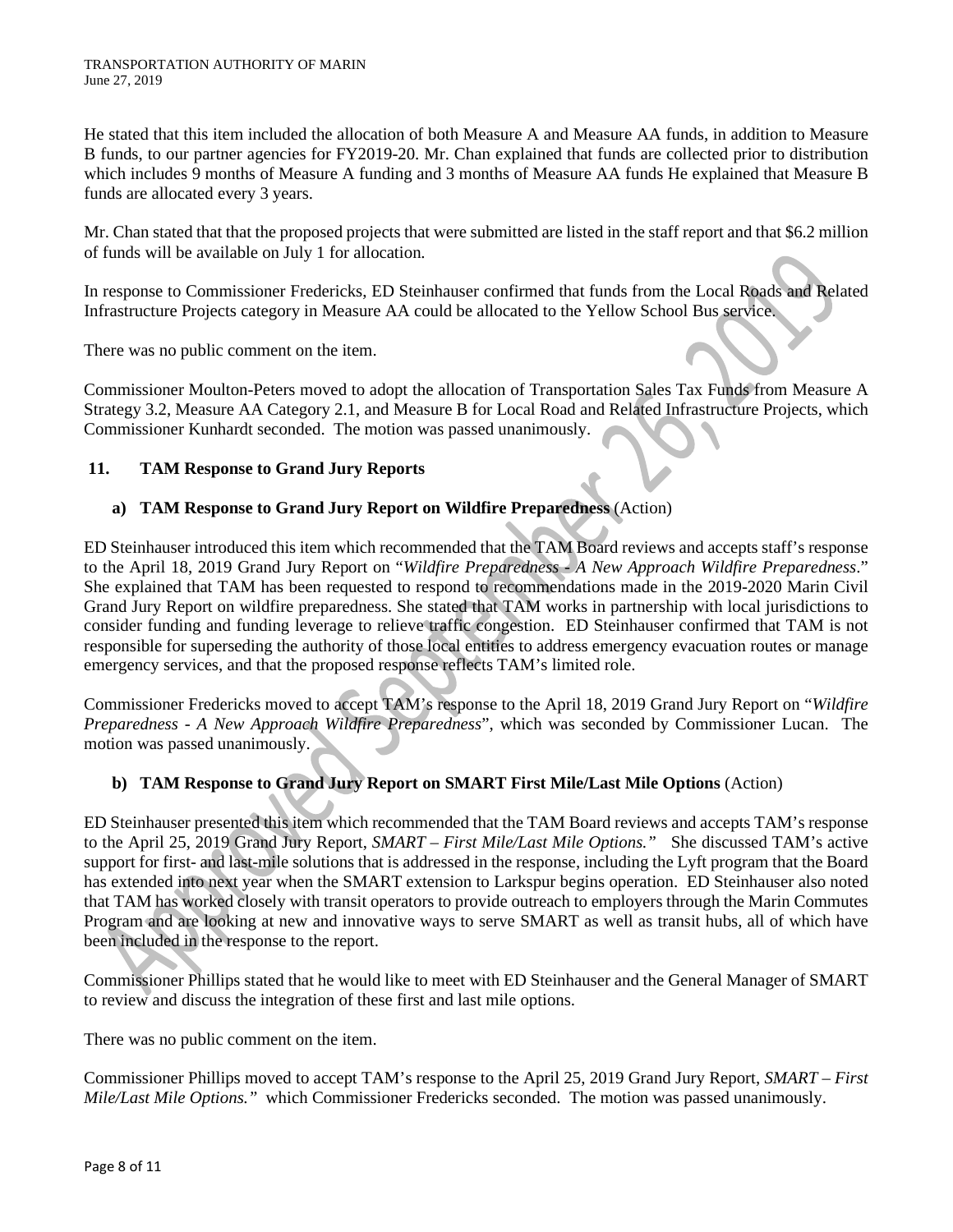## **12. Adoption of the Proposed TAM FY2019-20 Annual Budget**

## **a) Public Hearing on the Proposed TAM FY2019-20 Annual Budget**

Chair Arnold opened a public hearing on the FY2019-20 Annual Budget.

Seeing no members of the public come forward to comment on the Budget, Chair Arnold closed the public hearing.

### **b) Adoption of the Proposed TAM FY2019-20 Annual Budget** (Action)

ED Steinhauser introduced this item which requested that the TAM Board reviews and adopts the Proposed TAM FY2019-20 Annual Budget, along with the proposed work plans for FY2019-20 and the salary schedule effective as of July 1, 2019.

She confirmed that no public comment had been received since the comment period was opened at the last Board meeting of May 30.

ED Steinhauser discussed the new presentation of the Annual Budget document, which is designed to be more userfriendly and comprehensive with improved transparency.

ED Steinhauser discussed TAM's major achievements over the past year, including the passage of Measure AA with 76.7 percent approval rate. She also reported on progress with the Marin Sonoma Narrows Project, noting that the last phase, which will be shovel-ready by the summer of 2020, should then begin with anticipated funding. She noted that Sonoma County Transportation Authority (SCTA) opened bids last week for itslast phase of the widening project through to Petaluma, noting that the engineer's estimate was \$1 million less than anticipated.

ED Steinhauser reported on the Richmond-San Rafael Bridge with the opening of the third lane in April 2018, which resulted in a 20-minute saving in travel time. She stated that TAM will continue a study of joint use of the upper deck bike/pedestrian lane as a third lane for traffic coming into Marin.

ED Steinhauser went on to discuss a Sir Francis Drake Blvd. project on the East side of Hwy 101 that improves local access to the Richmond-San Rafael Bridge. A. She noted that TAM will launch a program at the end of the year to widen the offramp to Bellam Blvd., which should also improve access to the Richmond-San Rafael Bridge.

ED Steinhauser discussed RM3 funds in relation to Measure AA, which is providing funding leverage to build the northbound Hwy 101 to eastbound I-580 direct connector and that a report will be provided at the Board's next meeting on July 8 with details of dedicated Measure AA funding for the design stage.

ED Steinhauser stated that staff is finalizing the package of improvements for the northern segment bike path over Corte Madera Creek as part of the North-South Greenway project. The 30-inch path will be widened to 10 ½ - 11 feet, with bids opening expected in late summer to build the pathway from the pedestrian overcrossing near the Cost Plus Plaza and connect to the Central Marin Ferry Connector and the pathways on Drake.

In response to Commissioner Kunhardt, ED Steinhauser confirmed that the bid-opening date has not been decided and that the project has not yet been finalized with Caltrans.

ED Steinhauser reported on Safe Routes to Schools, which is expanding as a bilingual program, and incorporates 58 schools with 15,000 students traveling green to their schools and increased yellow bus service; that the Crossing Guard program was not cut in January as planned due to the passing of Measure AA, and that the program now has 97 guards sponsored by TAM.

ED Steinhauser also reported on the "GetSMART" Lyft incentive program, which provides a \$5 coupon for shared rides and is attracting over 1,300 rides each month with the program continuing to grow. Whistlestop provides ADA services.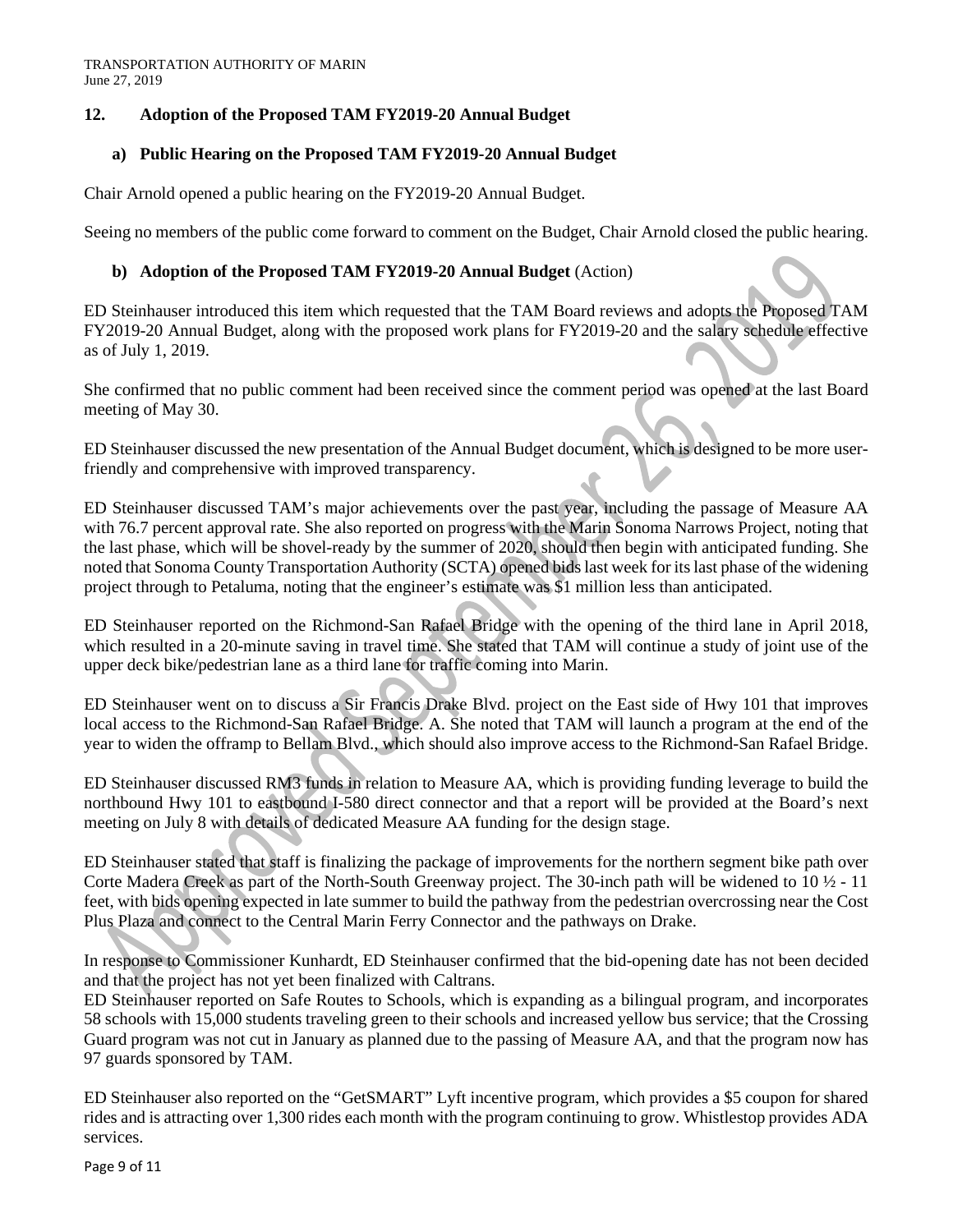ED Steinhauser provided an update on the Bikeshare program that is funded with an \$800,000 grant from MTC in partnership with SCTA. She noted that there are 3 strong bidders, all of which are for electric bikes. She also discussed the Marin Commutes program that was launched earlier in the year and TAM's involvement in providing information to employees and employers on alternative travel modes.

ED Steinhauser moved on to report on the Alternative Fuels program, which is expanding to schools to encourage them to install charging stations and to local towns and cities to take advantage of funding for electric fleets. ED Steinhauser stated that Drive Clean Marin, with support from TAM, Marin Clean Energy and the Bay Area Air Quality Management District, launched a campaign to market the benefits of electric vehicles.

ED Steinhauser reported on a Mobility on Demand Innovation Grant awarded to Contra Costa Transportation Authority. It has been launched in Contra Costa County with an \$8 million federal grant that is being piloted trialed along the Hwy 680 corridor. She anticipates Marin will develop and implement the program in the future. TAM expects to invest funds in a mobility application and data platform that will enable travelers to choose the best travel options and buy tickets in one application. ED Steinhauser noted that the fares and schedules of different Bay Area transit operators would need to be integrated in the application and that bikeshare will be included.

ED Steinhauser noted that the TAM Board approved the Bus on Shoulder feasibility Study=as part of this agenda's consent calendar. The study concerns Northern Marin from Novato to san Rafael because there are no shoulders in southern Marin. The study received state funding.

ED Steinhauser briefly discussed the work plans for the forthcoming fiscal year, FY2019-20, which includes the responsibilities of the various functional areas at TAM.

ED Steinhauser concluded her report with an announcement that a major call for projects was made yesterday to disburse \$3.8 million of Safe Routes to Schools and Safe Pathways funds to local jurisdictions. She confirmed that a recommendation for funding will be made to the board.

Chief Financial Officer Li Zhang presented the budget. Ms. Zhang noted that some of the commissioners have participated in the initial review of the budget during the May Executive Committee meetings and that she would take this opportunity to review updates since the release of the report for public review. Ms. Zhang confirmed that no comments were received from the public or from other agencies, and she provided a timeline for the process, which should conclude tonight with the final adoption pending completion of the 30-day comment period.

Ms. Zhang noted that revenue will be higher than reported at the Executive Committee meetings with the addition funds from the Bus on Shoulder grant, and she discussed the importance of local tax revenue, which provides over 70 percent of funding.

Ms. Zhang noted that the proposed expenditure on projects and programs will be higher than revenue, but the funding balance at the end of 2019-20 is expected to be \$26 million. She also explained that the commissioners are asked to approve a 3 percent COLA as part of the budget, noting that 12 of the 15 agencies who responded to a survey are offering adjustments from 2.5 to 3.72 percent to their staff, with 10 of those agencies offering at least 3 percent.

Ms. Zhang confirmed that no changes are proposed to the staff level at this time, or to the proposed expenditures under Measure AA since the commissioners' last review. She noted that that there is updated information from Marin Transit as to its allocation request for next year under Measure B.

Ms. Zhang concluded her report by requesting that the Board adopt the proposed FY2019-20 Budget on completion of the 30-day public comment period and the proposed salary schedule.